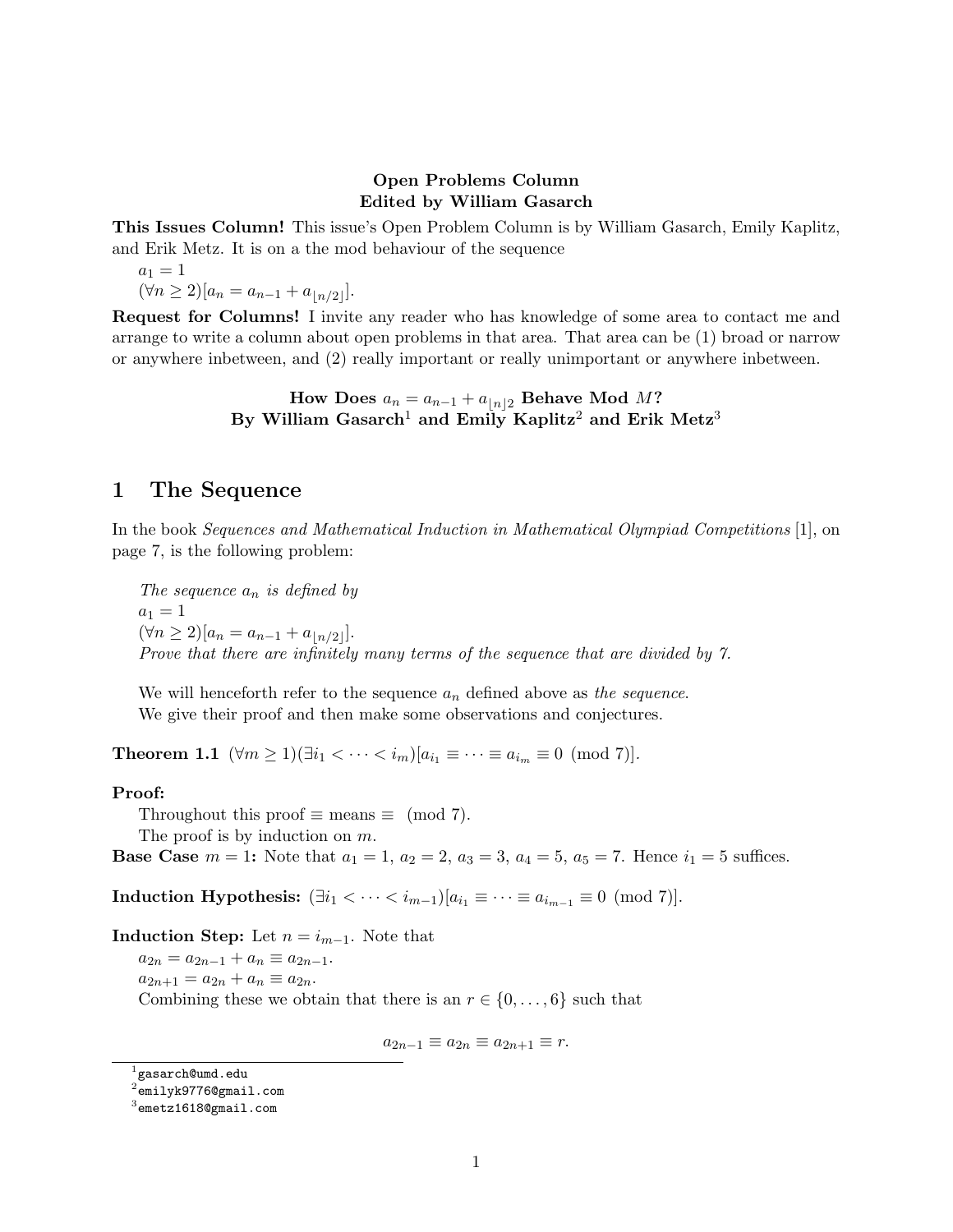**Case 1:**  $r = 0$ . Then  $a_{2n-1} \equiv 0$  so we can take  $i_m = 2n - 1$ .

**Case 2:**  $r \neq 0$ . Look at the following numbers

 $a_{4n-3} \equiv a_{4n-3} + 0$  (You will see later why we include this.)  $a_{4n-2} = a_{4n-3} + a_{2n-1} \equiv a_{4n-3} + r.$  $a_{4n-1} = a_{4n-2} + a_{2n-1} \equiv a_{4n-3} + 2r.$  $a_{4n} = a_{4n-1} + a_{2n} \equiv a_{4n-3} + 3r.$  $a_{4n+1} = a_{4n} + a_{2n} \equiv a_{4n-3} + 4r.$  $a_{4n+2} = a_{4n+1} + a_{2n+1} \equiv a_{4n-3} + 5r.$  $a_{4n+3} = a_{4n+2} + a_{2n+1} \equiv a_{4n-3} + 6r.$ 

Since  $r \neq 0$ , and 7 is prime, the numbers  $0, r, 2r, 3r, 4r, 5r, 6r$  are equivalent to all 7 possibilities mod 7. Hence for some  $i \in \{4n-3,\ldots,4n+3\}, a_i \equiv 0$ . We set  $i_m$  to i. П

## 2 Other Mods and Empirical Evidence

We leave it to the reader to adapt the proof of Theorem 1.1 to show the following:

Theorem 2.1 Let  $r \in \{2, 3, 5, 7\}$ .  $(\forall m \ge 1)(\exists i_1 < \cdots < i_m)[a_{i_1} \equiv \cdots \equiv a_{i_m} \equiv 0 \pmod{r}]$ .

The question arises: Find all r such that

 $(\forall m \ge 1)(\exists i_1 < \cdots < i_m)|a_{i_1} \equiv \cdots \equiv a_{i_m} \equiv 0 \pmod{r}$ .

We wrote a program to generate the first million elements of the sequence  $a_n \pmod{r}$  for all  $r = 2$  to 100. The empirical evidence strongly suggests the following conjecture:

#### Conjecture 2.2

1. Let  $r \not\equiv 0 \pmod{4}$ . Then

 $(\forall m \geq 1)(\exists i_1 < \cdots < i_m)[a_{i_1} \equiv \cdots \equiv a_{i_m} \equiv 0 \pmod{4}].$ 

2. Let  $r \equiv 0 \pmod{4}$ . Then

$$
(\forall m \ge 1)(a_m \not\equiv 0 \pmod{4}].
$$

This part should not be called a conjecture since we prove it in the next section.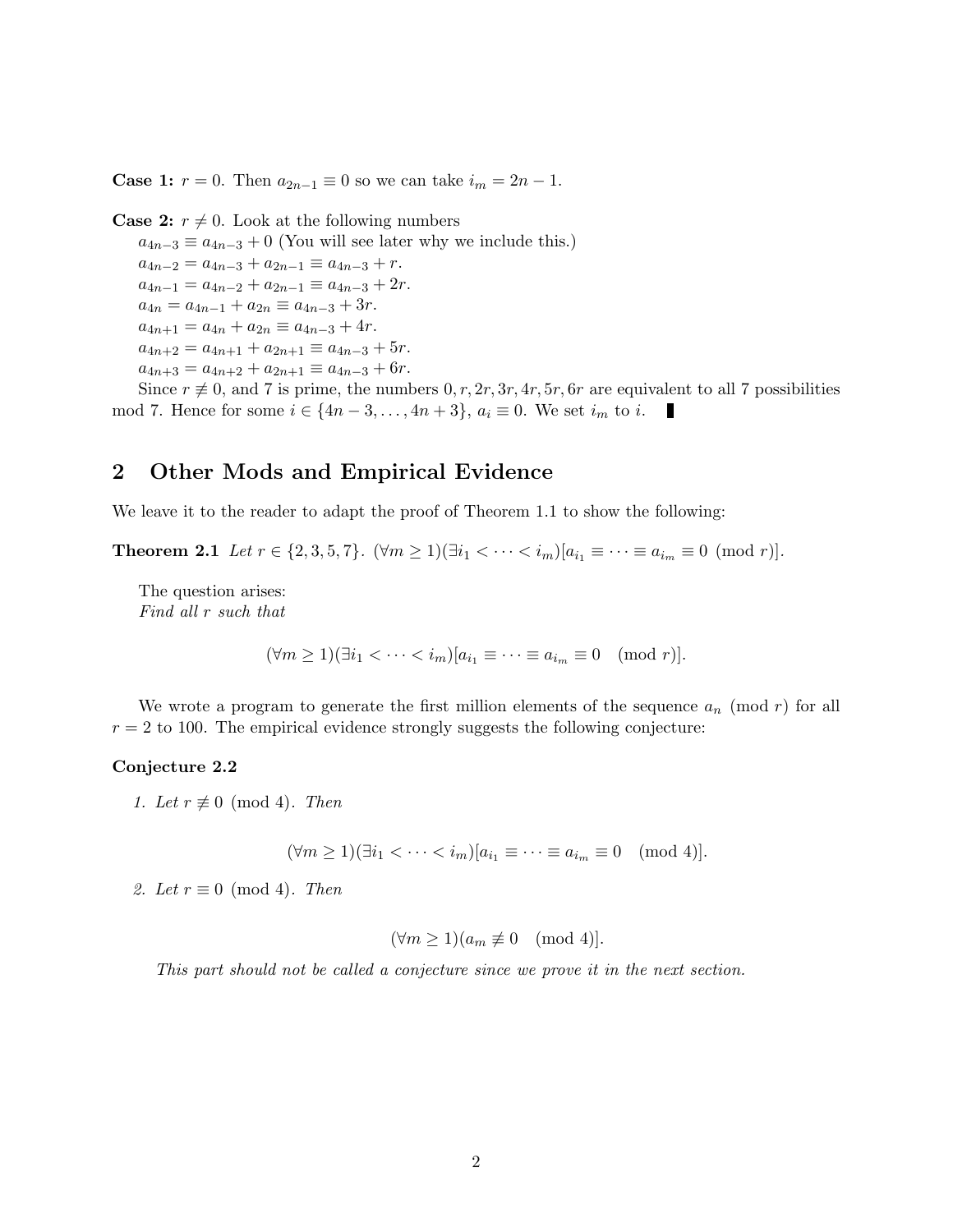## 3 For all  $m \geq 0$ , For all  $m \geq 1$ ,  $a_m \not\equiv 0 \pmod{4}$

The first few terms of the sequence mod 4 are

|  |  |  |  |  | $ a_1 a_2 a_3 a_4 a_5 a_6 a_7 a_8 a_9 a_{10} a_{11} a_{12}$                      |  |
|--|--|--|--|--|----------------------------------------------------------------------------------|--|
|  |  |  |  |  | $1 \mid 2 \mid 3 \mid 1 \mid 3 \mid 2 \mid 1 \mid 2 \mid 3 \mid 2 \mid 1 \mid 3$ |  |

This pattern indicates three things:

- If *n* is odd then  $a_n \equiv 1, 3 \pmod{4}$ .
- If you remove the 2's from the sequence you get  $1, 3, 1, 3, 1, 3$
- $a_n \not\equiv 0 \pmod{4}$ .

We prove all three.

Theorem 3.1  $All \equiv are \mod 4$ .

1.  $(\forall n \geq 1) [If n is odd then a_n \equiv 1, 3 \pmod{4}]$ 

2.  $a_1 \not\equiv 0$  and  $a_2 \not\equiv 0$ . (We separate these two cases since Part 2 only covers  $n \geq 3$ .)

- 3.  $(\forall n \geq 3)$ 
	- (a) If  $a_n \equiv 1$  then either  $a_{n-1} \equiv 3$  or  $a_{n-1} \equiv 2$  and  $a_{n-2} \equiv 3$ .
	- (b) If  $a_n \equiv 3$  then either  $a_{n-1} \equiv 1$  or  $a_{n-1} \equiv 2$  and  $a_{n-2} \equiv 1$ .
	- $(c) a_n \not\equiv 0.$

**Proof:** The following equations will be used throughout and are easily verified.

EQ1:  $a_{2m-1} = a_{2m-2} + a_{m-1}$ EQ2:  $a_{2m} = a_{2m-1} + a_m$ EQ3:  $a_{2m+1} = a_{2m} + a_m$ EQ4:  $a_{2m+1} = a_{2m-1} + 2a_m$ .

1) We prove this by induction on  $n$ .

Base Case  $n = 1$ .  $a_1 = 1 \equiv 1$ .

**IH** For all  $1 \leq n' < n$ , if n' is odd then  $a_{n'} \equiv 1, 3$ .

IS If n is even there is nothing to prove, so we take n to be odd. Let  $n = 2m + 1$ . By the IH,  $a_{2m-1} \equiv 1, 3$ . By EQ4  $a_{2m+1} = a_{2m-1} + 2a_m$ , hence since  $a_{2m-1} \equiv 1, 3$  we have  $a_{2m+1} \equiv 1, 3$ .

2) We prove this by induction on n. We will assume the theorem for all  $3 \leq n' \leq n-1$  and n even, and prove it for n and  $n + 1$ .

**Base Case** The theorem starts at  $n = 3$ . From the table of  $a_i$ 's before this theorem one can see that the theorem holds for  $n = 3, 4, 5, 6, 7$ . So the proof below needs to work for  $n \geq 8$ . You will see at the proof of 2a why we needed to start at  $n = 8$ .

**IH** ( $\forall 3 \leq n' \leq n-1$ ) the theorem holds. Note that  $3 < n-1$  since  $n \geq 6$ .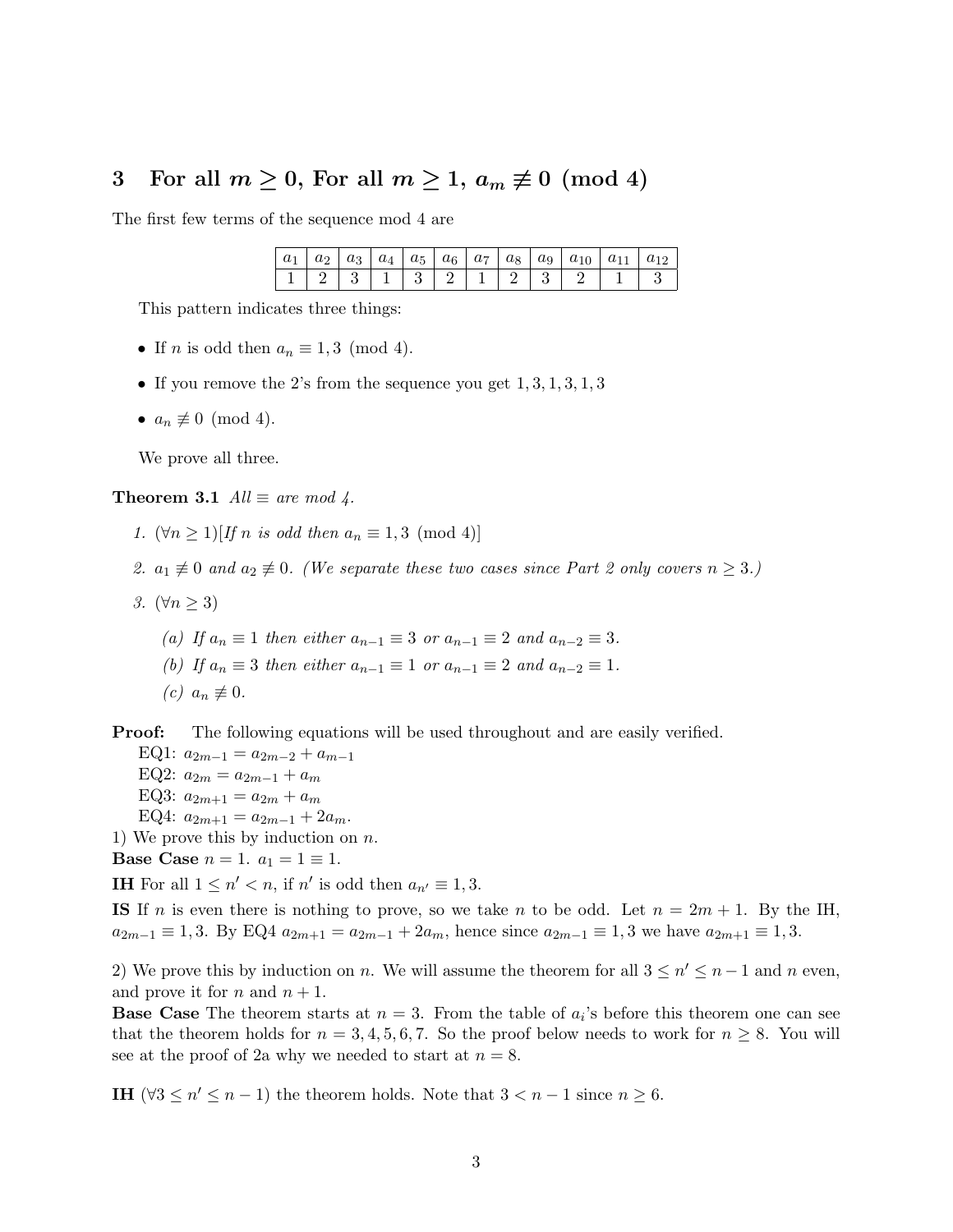**IS** Let  $n = 2m$  and  $n \ge 8$ . Note that  $m \ge 4$ . We prove 2a for  $a_{2m}$ . The proof for  $a_{2m+1}$  is similar. 2a) By Part 1,  $a_{2m-1} \not\equiv 0$ , hence  $a_{2m-1} \equiv 1,3$ . We will do the  $a_{2m-1} \equiv 1$  case and leave the  $a_{2m-1} \equiv 3$  case to the reader. We have cases based on  $a_m$ . By the IH (Part 2c),  $a_m \equiv 1, 2, 3$ . (Need that  $m \geq 1$  to use IH, and we have  $m \geq 4$ .)

Case 1  $a_m \equiv 1$ .

$$
EQ2: a_{2m} = a_{2m-1} + a_m \equiv 1 + 1 \equiv 2.
$$

EQ3:  $a_{2m+1} = a_{2m} + a_m \equiv 2 + 1 \equiv 3$ .

Case 2  $a_m \equiv 2$ .

$$
EQ2: a_{2m} = a_{2m-1} + a_m \equiv 1 + 2 \equiv 3.
$$

**Case 3**  $a_m \equiv 3$ . We show this case cannot occur. Since  $a_m \equiv 3$ , by the IH, either (1)  $a_{m-1} \equiv 1$ or (2)  $a_{m-1} \equiv 2$  and  $a_{m-2} \equiv 1$ . (Need  $m \geq 3$  to use the IH, and we have  $m \geq 4$ .) Case 3.1  $a_{m-1} \equiv 1$ .

EQ1: 
$$
a_{2m-1} = a_{2m-2} + a_{m-1}
$$
  
\n $1 \equiv a_{2m-2} + 1$   
\n $a_{2m-2} \equiv 0$  which contradicts the IH.

(Need  $2m - 2 \geq 3$  to use the IH, and we have  $m \geq 4$ .)

**Case 3.2**  $a_{m-1} \equiv 2$  and  $a_{m-2} \equiv 1$ .

We recap and extend what we know.

We are assuming  $a_{2m-1} \equiv 1$ .

From EQ1,  $a_{2m-1} = a_{2m-2} + a_{m-1}$ .

Putting in  $a_{2m-1} \equiv 1$  and  $a_{m-1} \equiv 2$ , we get  $a_{2m-2} \equiv 3$ .

From the recurrence, we have  $a_{2m-2} = a_{2m-3} + a_{m-1}$ .

Putting in  $a_{2m-2} \equiv 3$  and  $a_{m-1} \equiv 2$ , we have  $3 \equiv a_{2m-3} + 2$ , so  $a_{2m-3} \equiv 1$ .

From the recurrence, we have  $a_{2m-3} = a_{2m-4} + a_{m-2}$ .

Putting in  $a_{2m-3} \equiv 1$  and  $a_{m-2} \equiv 1$ , we get  $1 = a_{2m-4} + 1$ , so  $a_{2m-4} \equiv 0$ . This contradicts the IH. (Need  $2m-4\geq 3$  to use the IH, and we have  $m\geq 4$ . Note that  $m\geq 3$  would not have sufficed.)

2b) The proof is similar to that of Part 2a.

2c) We prove this in the reverse order: we first show  $a_{n+1} \neq 0$  and then that  $a_n \neq 0$ .

 $a_{n+1}$ : Since n is even,  $n+1$  is odd. By Part 1  $a_{n+1} \equiv 1,3$ , hence  $a_{n+1} \not\equiv 0$ .

 $a_n$ : Since  $a_{n+1} \equiv 1, 3$ , by Part 2b (not the IH, but what I just proved in the IS),  $a_n \equiv 1, 2, 3$ , so  $a_n \not\equiv 0.$ п